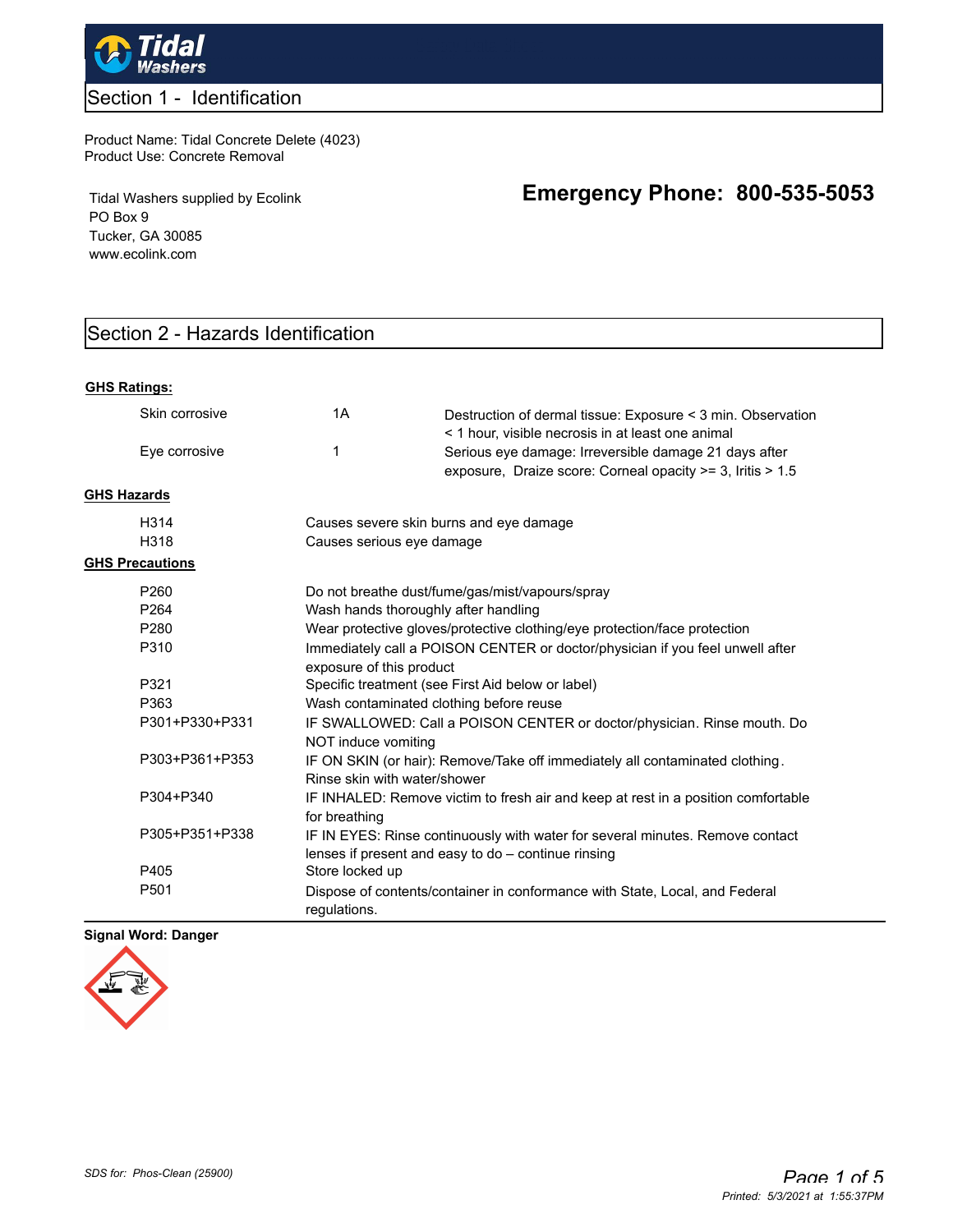| Section 3 - Composition, Information on Ingredients |                   |                               |
|-----------------------------------------------------|-------------------|-------------------------------|
| <b>Chemical Name</b>                                | <b>CAS number</b> | <b>Weight Concentration %</b> |
| Phosphoric Acid                                     | 7664-38-2         | $60.00\%$ - 70.00%            |

Proprietary Surfactants 68439-46-3 1.00% - 5.00%

# Section 4 - First Aid Measures

## **After inhalation:**

Take affected persons into fresh air and keep quiet. Supply fresh air. Call a doctor immediately

**After eye contact:** Rinse opened eye for several minutes under running water. Call a doctor immediately.

**After skin contact:** Immediately wash with water and soap and rinse thoroughly. Call a doctor immediately.

**After swallowing:** Rinse out mouth and then drink plenty of water. Do not induce vomiting; call for medical help immediately. NOTE: Never give an unconscious person anything to drink.

Information for doctor:

**Most important symptoms and effects, both acute and delayed:** Causes severe skin burns and eye damage. Gastric or intestinal disorders · Indication of any immediate medical attention and special treatment needed Medical supervision for at least 48 hours.

# Section 5 - Fire Fighting Measures Flash Point: N/A LEL: UEL:

The product is not flammable

CO2, powder or water spray. Fight larger fires with water spray or alcohol resistant foam.

· For safety reasons unsuitable extinguishing agents: Water with full jet

Hazardous Decomposition:

None Known

**Advice for firefighters Protective equipment:** Wear self-contained respiratory protective device. Wear fully protective suit. Additional information Cool endangered receptacles with water spray . Use fire extinguishing methods suitable to surrounding conditions.

# Section 6 - Accidental Release Measures

**Personal precautions, protective equipment and emergency procedures:** Wear protective equipment. Keep unprotected persons away. Mount respiratory protective device.

**Environmental precautions:** Dilute with plenty of water. Do not allow to enter sewers/ surface or ground water. **Methods and material for containment and cleaning up:** Absorb liquid components with liquid-binding material.

Use neutralizing agent.Dispose contaminated material as waste according to Section13. Ensure adequate ventilation.

# Section 7 - Handling & Storage

**Precautions for safe handling:** Keep receptacles tightly sealed. Ensure good ventilation/exhaustion at the workplace. When diluting always pour product into water and not vice versa.

**Information about fire - and explosion protection:** No special measures required.

**Conditions for safe storage, including any incompatibilities:** Store only in the original receptacle. Use polyolefine receptacles. Provide acid-resistant floor.

**Suitable material for receptacles and pipes:** Stainless steel.

**Information about storage in one common storage facility:** Store away from reducing agents. Store away from metals. Do not store together with alkalis (caustic solutions). Do not store together with organic materials. **Further information about storage conditions:** Keep container tightly sealed.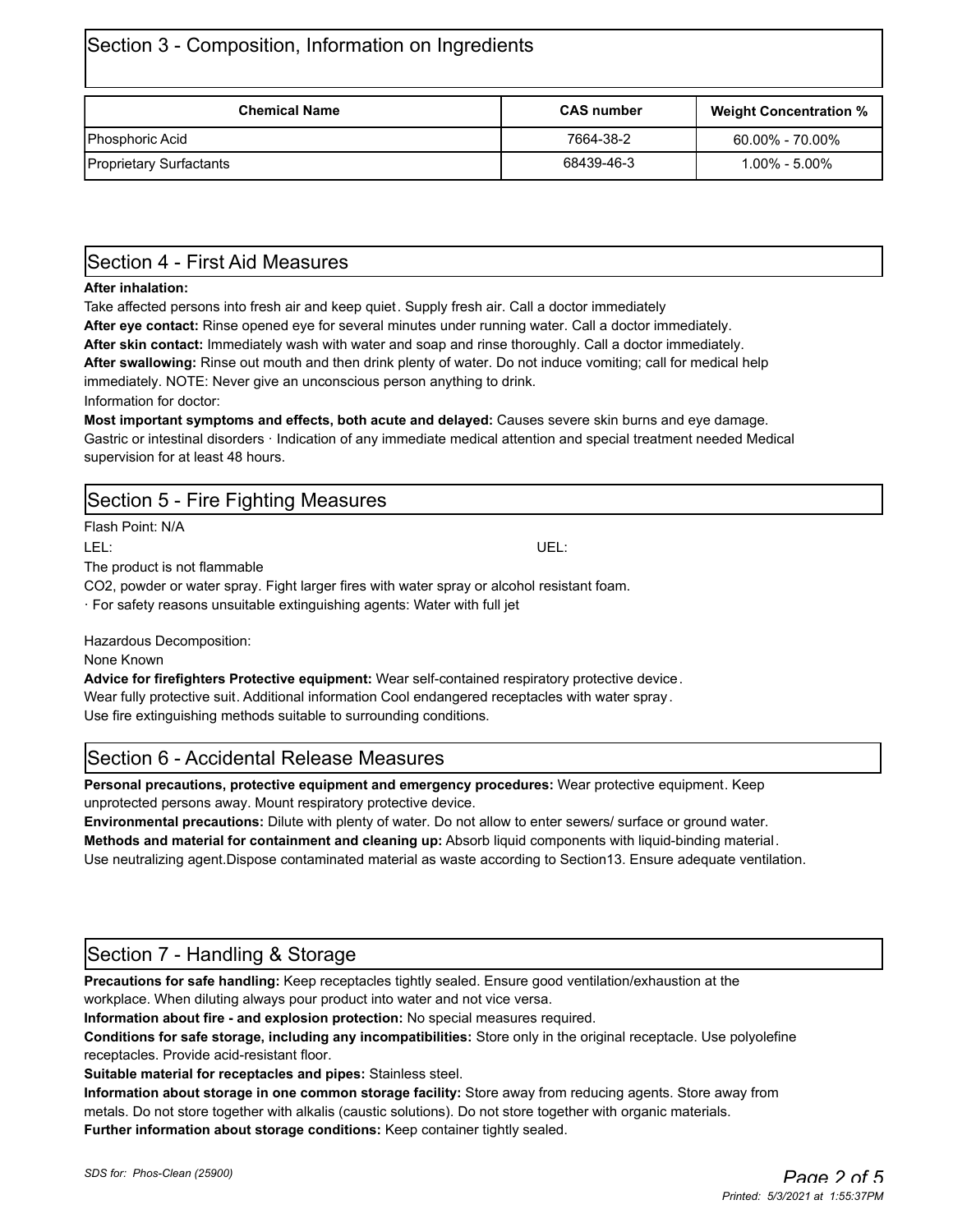## Section 8 - Exposure Controls/Personal Protection

| <b>Chemical Name / CAS No.</b>        | <b>OSHA Exposure Limits</b>                        | <b>ACGIH Exposure Limits</b> | <b>Other Exposure Limits</b> |
|---------------------------------------|----------------------------------------------------|------------------------------|------------------------------|
| Phosphoric Acid<br>7664-38-2          | TWA-8hrs: $1 \text{ mg/m}$ 3<br>STEL-15min.:2mg/m3 | Not Established              | Not Established              |
| Proprietary Surfactants<br>68439-46-3 | Not Established                                    | Not Established              | Not Established              |

**General protective and hygienic measures:** The usual precautionary measures are to be adhered to when handling chemicals. Do not eat or drink while working. Keep away from foodstuffs, beverages and feed. Immediately remove all soiled and contaminated clothing. Wash hands before breaks and at the end of work. Avoid contact with the eyes and skin.

**Respiratory protection:** Use suitable respiratory protective device only when aerosol or mist is formed. In case of brief exposure or low pollution use respiratory filter device. In case of intensive or longer exposure use self-contained respiratory protective device.

**Limitation and supervision of exposure into the environment:** Avoid discharging of Hydrochloric / Phosphoric acid solutions into municipal wastewater, surface water or soils, when such discharges are expected to cause significant pH changes.

**Risk management measures:** Regular control of the pH value previous to or during discharges into open waters is required. Discharges should be carried out as to minimize pH changes in receiving surface waters. In general most aquatic organisms can tolerate pH values in the range of 6-9.

**Eye protection:** Tightly sealed goggles

**Body protection:** Acid resistant protective clothing,Boots

**Protection of hands:** Protective gloves. The glove material has to be impermeable and resistant to the product/ the substance/ the preparation. · Material of gloves Butyl rubber, BR Fluorocarbon rubber (Viton) Nitrile rubber, NBR Natural rubber, NR Chloroprene rubber, CR Neoprene gloves

**Penetration time of glove material:** The exact break through time has to be found out by the manufacturer of the protective gloves and has to be observed.

**Not suitable are gloves made of the following materials:** Leather gloves

## Section 9 - Physical & Chemical Properties

**Color** Yellow **1.5 Specific Gravity** 

## Section 10 - Stability & Reactivity

## **STABLE**

## **INCOMPATABILITIES:**

Strong Oxidzing agents, Strong Acids

Materials To Avoid

Alkalines, metal oxides, metals, metal alloys, and organic matters, fluorine, strong reducing agents, bases, sulphur trioxide, phosphorus pentoxide.

## **DECOMPOSITION:**

Carbon Monoxide and other toxic vapors Oxides of Sodium, Oxides of Phosphorus Hazardous polymerization will not occur.

## Section 11 - Toxicological Information

## **Mixture Toxicity**

Oral Toxicity LD50: 2,906mg/kg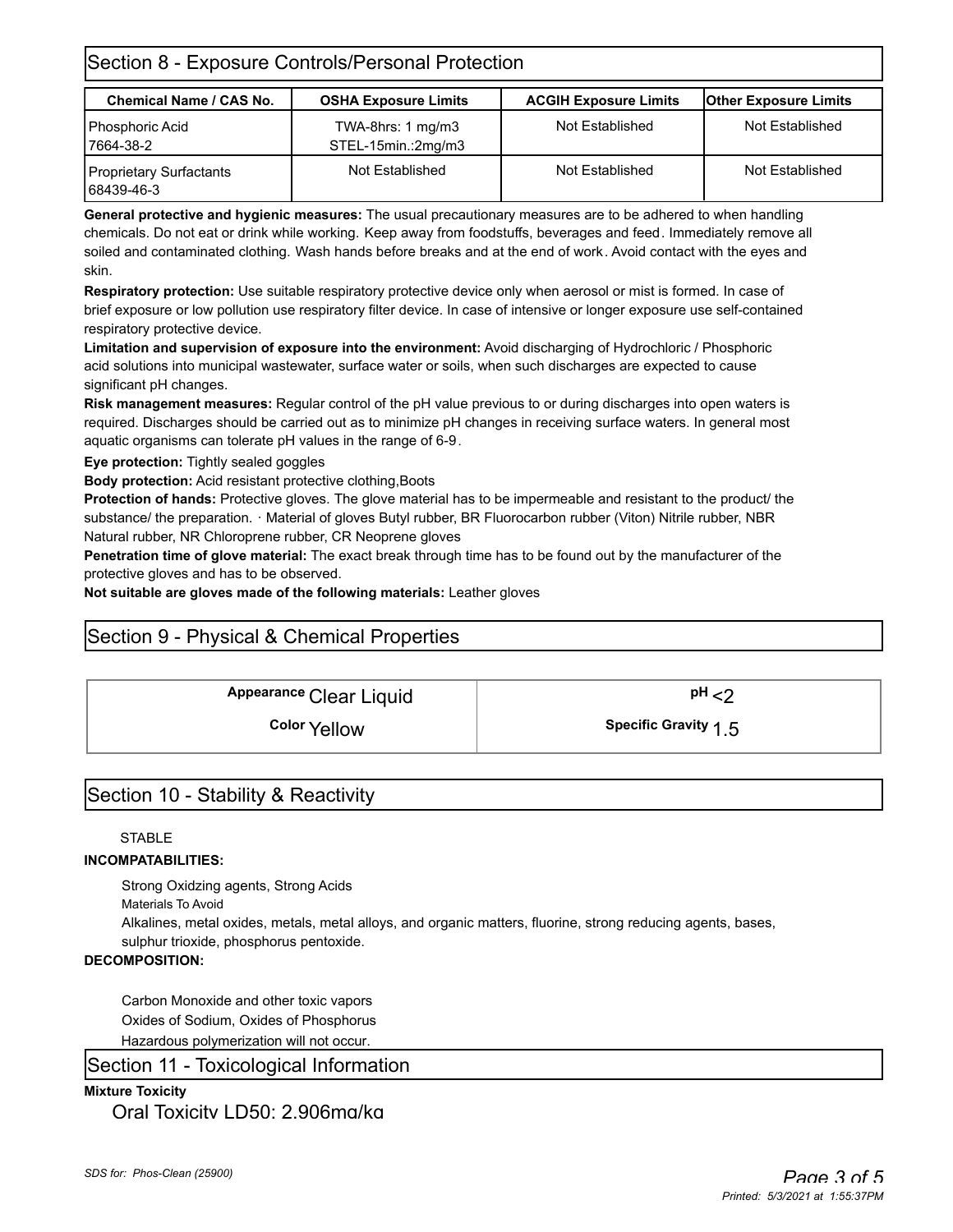| Phosphoric Acid             | <b>Component Ecotoxicity</b>                                                                                                                                               | <b>Acute Fish Toxicity</b><br>Harmful to aquatic life in very low concentrations. May be dangerous if it enters<br>water intake.                                                                                                                                                                                                                                                                                                                                                                                                                        |                                   |                                        |                          |
|-----------------------------|----------------------------------------------------------------------------------------------------------------------------------------------------------------------------|---------------------------------------------------------------------------------------------------------------------------------------------------------------------------------------------------------------------------------------------------------------------------------------------------------------------------------------------------------------------------------------------------------------------------------------------------------------------------------------------------------------------------------------------------------|-----------------------------------|----------------------------------------|--------------------------|
|                             | Section 13 - Disposal Considerations                                                                                                                                       |                                                                                                                                                                                                                                                                                                                                                                                                                                                                                                                                                         |                                   |                                        |                          |
| <b>Recommendation:</b>      | be made according to official regulations.<br>Local Authority requirements.<br><b>Uncleaned packaging Recommendation:</b><br>accordance with Local Authority requirements. | Must not be disposed together with household garbage. Do not allow product to reach sewage system. Disposal must<br>Small amounts may be diluted with plenty of water and washed away. Dispose of bigger amounts in accordance with<br>Empty contaminated packagings thoroughly. They may be recycled after thorough and proper cleaning. Packagings<br>that may not be cleansed are to be disposed of in the same manner as the product. Disposal must be made in<br>Recommended cleansing agents: Water, if necessary together with cleansing agents. |                                   |                                        |                          |
|                             | Section 14 - Transportation Information                                                                                                                                    |                                                                                                                                                                                                                                                                                                                                                                                                                                                                                                                                                         |                                   |                                        |                          |
| <b>Agency</b><br><b>DOT</b> | <b>Proper Shipping Name</b><br>Acid)                                                                                                                                       | Corrosive liquid, acidic, inorganic, n.o.s. (Phosphoric                                                                                                                                                                                                                                                                                                                                                                                                                                                                                                 | <b>UN Number</b><br><b>UN3264</b> | <b>Packing Group</b><br>$\mathbf{III}$ | <b>Hazard Class</b><br>8 |
|                             | Section 15 - Regulatory Information                                                                                                                                        |                                                                                                                                                                                                                                                                                                                                                                                                                                                                                                                                                         |                                   |                                        |                          |

**Country Country Regulation Regulation Regulation All Components Listed** 

# Section 16 - Other Information

## **Hazardous Material Information System (HMIS) National Fire Protection Association (NFPA)**

| <b>HEALTH</b>          | $\mathbf{r}$      |  |
|------------------------|-------------------|--|
| <b>FLAMMABILITY</b>    | Λ                 |  |
| <b>PHYSICAL HAZARD</b> | $\mathbf{\Omega}$ |  |
| PERSONAL PROTECTION    | D                 |  |

**HMIS & NFPA Hazard Rating Legend \* = Chronic Health Hazard 0 = INSIGNIFICANT 1 = SLIGHT 2 = MODERATE 3 = HIGH** Special



CAS Number **Description CAS Number CAS Number Carcinogen Rating** 

Section 12 - Ecological Information

None N/A

Do not discharge into waterways. The strong lowering of pH can destroy organisms.